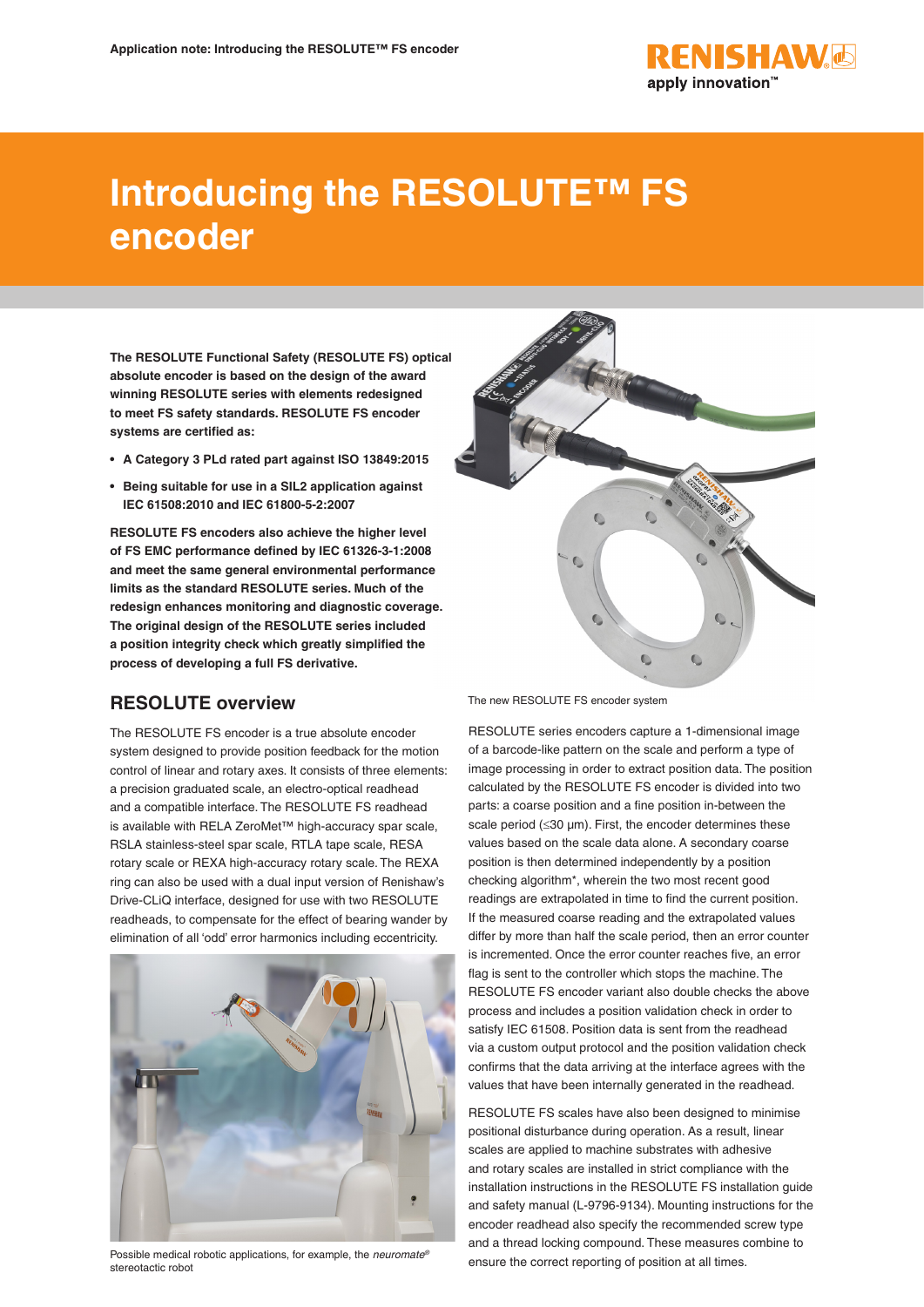

## **Primary applications**

#### **Power drive system (PDS) use as defined by IEC 61800-5-2:2007**

Encoders are essential for the correct operation of many obligatory safety functions in CNC machine tool and other heavy machinery. RESOLUTE FS encoders can be integrated into the safety control systems of adjustable-speed Power Drive Systems (Safety Related) – PDS (SR)s – to support the following safety functions:

#### **Safety function**

- Safe stop 1 (SS1)
- Safe stop 2 (SS2)
- Safe operating stop (SOS)
- Safe limited acceleration (SLA)
- Safe acceleration range (SAR)
- Safe limited speed (SLS)
- Safe speed range (SSR)
- Safely limited position (SLP)
- Safely limited increment (SLI)
- Safe direction (SDI)
- Safe brake control (SBC)
- Safe cam (SCA)
- Safe speed monitor (SSM)

In addition to enhanced safety, end-users also benefit from increased machine productivity and availability as they will no longer need to power down machinery whenever there is direct human interaction.

#### **Robot control safety systems that require ISO 13849:2015**

RESOLUTE FS encoders can also be integrated into PLd rated safety control systems of the robot types defined by the following standards:

#### **• Personal care robots against ISO 13482:2014**

Robots that perform basic household tasks, personal assistance and transportation.



Possible applications with robotic arms in industry



Possible applications with semiconductor wafer handling robots

**• Industrial robots against ISO 10218-1:2011**

Robots that operate in an industrial environment, for example robotic arms in automotive manufacturing.

**• Service robots against ISO 18646-1:2016**

Robots that perform useful tasks for humans or equipment excluding industrial automation applications.

**• Medical robots – Please contact your local Renishaw salesman to discuss**

Robots that are applied in the medical sciences. They include, but are not limited to, surgical robots such as Renishaw's *neuromate* stereotactic robot.

## **FS data for use by safety system designers**

RESOLUTE FS encoder compliance is as follows:

#### **IS0 13849:2015**

- $\bullet$  PL = d
- Category =  $3$
- Mean-Time to Dangerous Failure (MTTFd)
	- Siemens DRIVE CLiQ system  $= 87$  years
- $\triangleright$  BiSS Safety system = 132 years
- Diagnostic Coverage (DC) = 90% / Medium

#### **IEC 61508:2010 and IEC 61800-5-2:2007**

- $\bullet$  SIL = 2
- Probability of Dangerous Failure per Hour (PFH)
	- Siemens DRIVE CLiQ system = 1.33E-07
	- $\triangleright$  BiSS Safety system = 8.75E-08
- Demand mode = continuous
- Lifetime = 20 years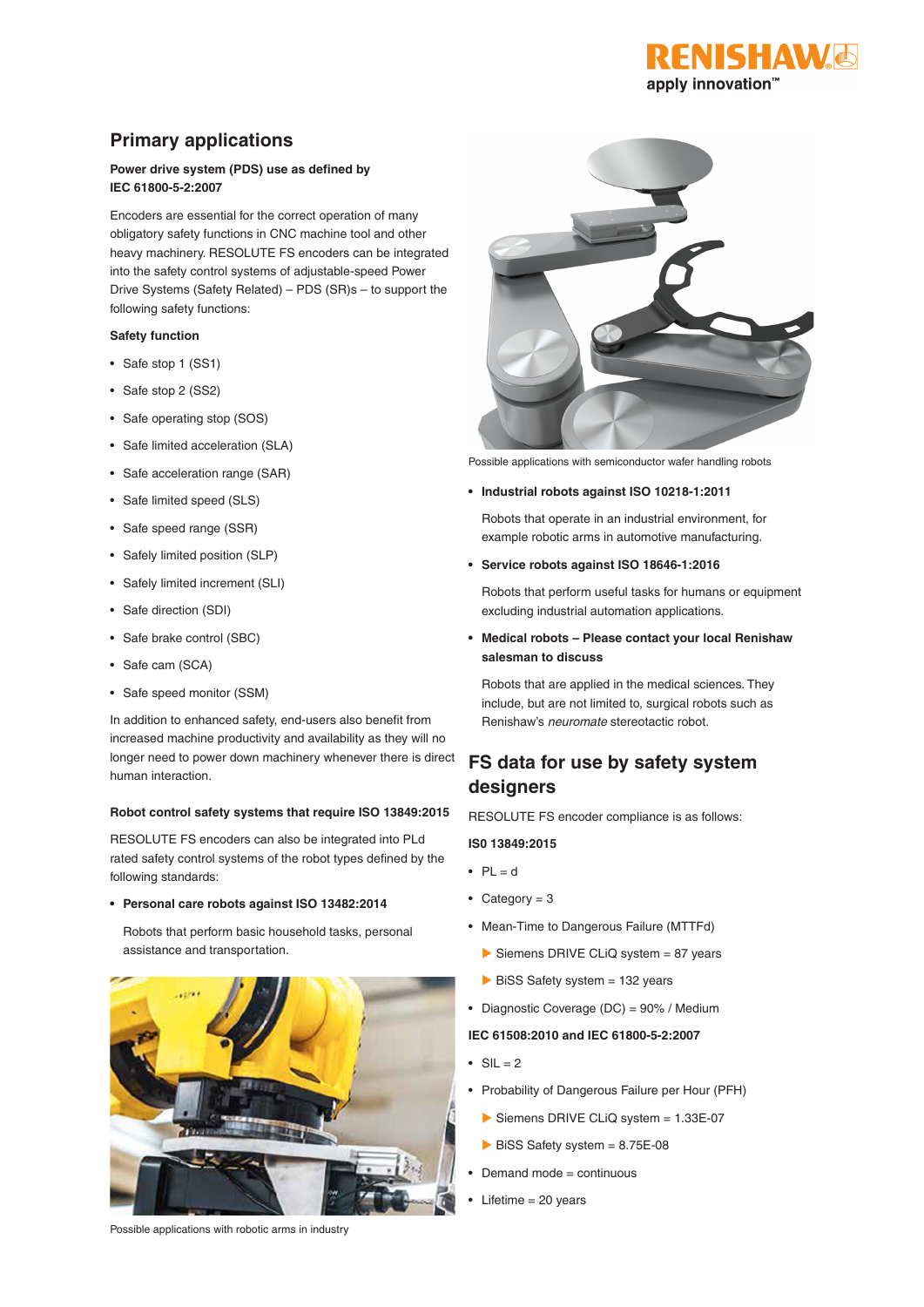

## **Summary**

RESOLUTE FS encoder systems offer customers the outstanding metrology performance of the RESOLUTE series but with the added peace-of-mind that comes from compliance with the world's most stringent functional safety standards. New applications for the RESOLUTE family of encoders now include the latest collaborative robotic and industrial manufacturing technologies.

For further information on RESOLUTE FS systems, please visit www.renishaw.com/resolutefs

\*To read the Whitepaper: *Safety first - the position determination and checking algorithms of the RESOLUTE™ true-absolute optical encoder;* please visit www.renishaw.com/whitepapers



RESOLUTE FS with RELA linear scale